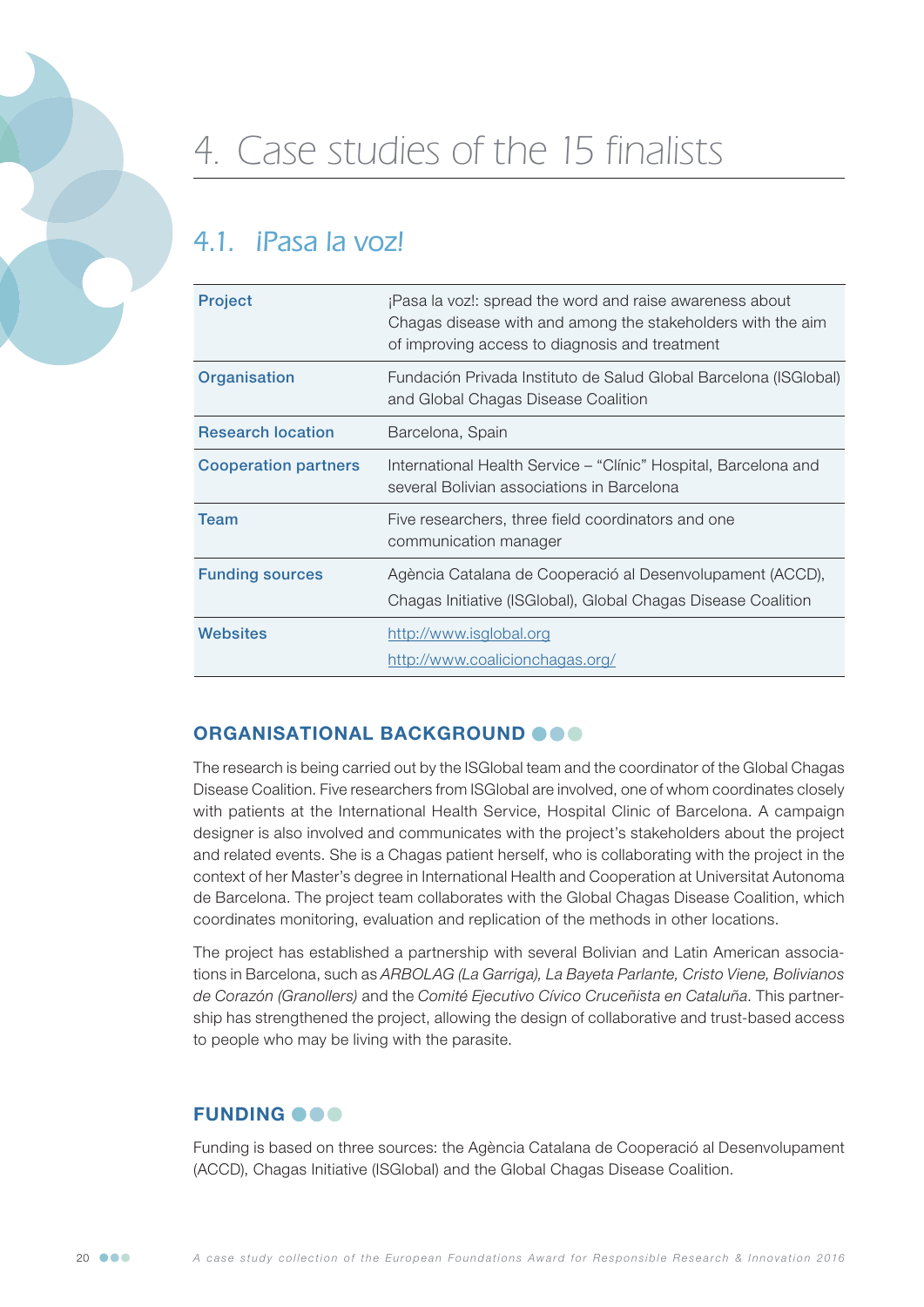#### PROBLEM BEING ADDRESSED @@@



Chagas Disease is a neglected tropical disease that silently kills thousands each year. In total there are about 6-7 million people living with the parasite, most of whom are poor, both in endemic countries and in places such as Europe. The disease comes from a parasite that lives in houses made of organic material. The

parasite can infect many patients without them knowing they are infected. In the early stages, the symptoms of the disease are often not present or may only consist of fever, headaches, or local swelling at the site of the bite. After some eight to twelve weeks the chronic phase begins and about 60-70% of the people infected never have symptoms. For the remaining group, however, the disease can lead to enlarged cardiac ventricles which eventually leads to heart failure. The disease can also have severe digestive complications.

#### RESEARCH DESIGN AND SOLUTION OOO

ISGlobal has been involved in research and training related to Chagas disease since 2002 and is currently working on an intervention strategy in Bolivia, the country most affected by this forgotten disease. This strategy involves intervention on three levels: measures aimed at providing direct care to patients in order to improve the full cycle of care (prevention, diagnosis, and treatment); training of public health care professionals in the management of Chagas disease; and the development of research protocols through a joint scientific platform.

The main goal is to improve access to diagnosis and treatment by improving awareness of Chagas Disease (CD) with and among affected populations and health professionals.

The specific objectives are:

- To stimulate demand for CD services by implementing Information, Education and Communication (IEC) activities together with patients;
- To understand barriers to accessing CD health services for Bolivian communities living in Barcelona, Spain, and evaluate the effectiveness of IEC practices, through research with and for the community;
- To develop a guide to outreach activities and an "IEC Kit" to be used by other actors;
- To increase knowledge among the community and among health professionals through the [Global Chagas Disease Coalition](http://www.coalicionchagas.org);
- To support the activities of the patient association in promoting to integrated CD care.

The strategy is to implement a pilot IEC project that will improve access to the International Health Service of the "Clínic" Hospital, in Barcelona, Spain, the European country with the largest population affected by CD. Based on the IEC actions, research is conducted on how to approach and inform people and persuade them to take part in diagnosis and treatment. Women play an important role in reaching out to communities. This partipatory approach is essential to gain access to people and persuade them.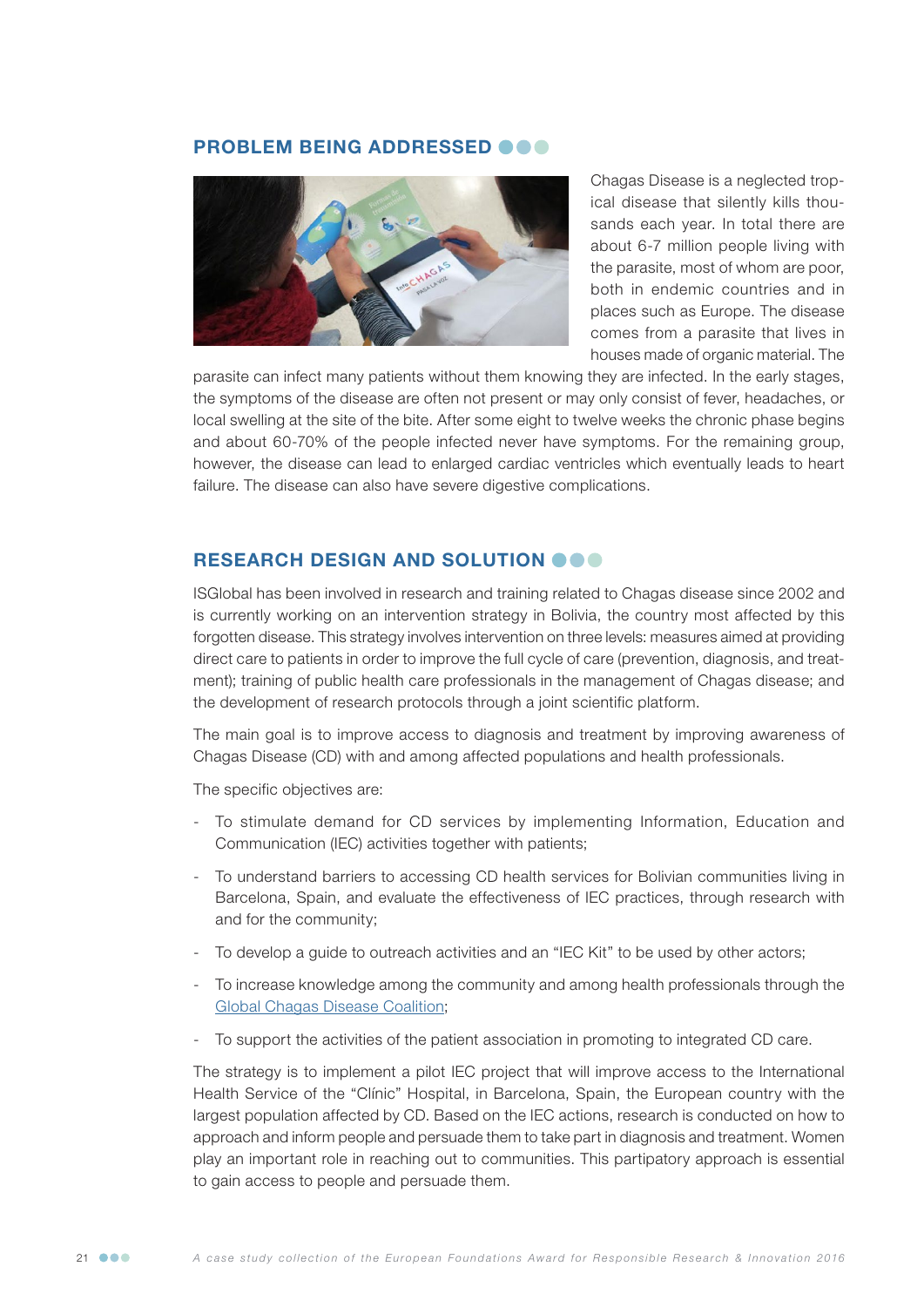Subsequently, and most significantly, the experience of engaging possible patients is studied and focused on demand for CD health services among migrant families. The findings are then developed and communicated in the form of recommendations on ways of improving IEC practices. These practices are shared with other actors in the [Global Chagas Disease Coalition.](http://www.coalicionchagas.org)

#### GRAND CHALLENGE BEING ADDRESSED **OOO**

¡Pasa la Voz! aims to break the cycle of negligence caused by the fact that Chagas Disease can lie dormant for decades. This is often the result of a lack of political willingness, and the profile of affected populations, who are predominantly marginalised and lack a political voice. CD is a hidden public health crisis needing attention. Some 6-7 million people live with the parasite, with a global financial cost exceeding \$7 billion annually, while less than 1% of CD infected people receive treatment. We need effective IEC practices to stimulate demand and activate political willingness. Not only is treating patients a matter of basic human rights, it is also a public health responsibility and a cost-effective, wise investment. Treating women during their child-bearing years stops transmission to newborns. Women are key to changing the future of CD, as it is unacceptable for children to be born and live with CD in the modern world.

Evidence-based research shows that treating chronic patients is possible, and there is reported evidence of benefits of treatment among different population groups. Medical evidence, however, is not enough, since many public health professionals and clinical care communities are unaware of the treatment options or reluctant to implement them. Furthermore, people at risk of being infected do not look for information or for comprehensive care. This is mainly because the disease is associated with poor living conditions. Having the infection shows that people are poor or have lived in poor housing conditions, so it will adversely affect their social position. Stigmatisation and fear may also play a role in the lack of active demand. Even if IEC practices are considered as a key part of Integral Care Programs, these often lack the effectiveness to bring about changes. Furthermore, having the disease is not always uncomfortable during the chronic phase, while the treatment requires adapting the way people live their lives and also comes with side-effects, so they do not acknowledge the benefits of treating CD.

#### RESPONSIBLE RESEARCH AND INNOVATION OOO

This project incorporates key stakeholders from the beginning until the evaluation stage, ensuring their participation in working groups and encouraging them to make an active contribution. Key stakeholders in the pilot project are migrant populations, patients and patient associations, as well as health professionals. Women are involved as change agents in spreading the word about CD. Through training and distribution of IEC kits, women will lead IEC practices across their communities.

A participatory approach helps to thoroughly investigate social and economic determinants which prevent access to health services. The research follows a detailed approach on how to target audiences, identify groups and communities to communicate with and make detailed lists of who is informed, interviewed and diagnosed and followed up. To motivate people to take part in the diagnosis, social networks are engaged to help to support them through the process. Women are important in supporting and accommodating the process. The researchers take part in social events at churches, Bolivian community and sporting events to communicate about CD and the options for diagnosis and treatment. Another key element of engagement and non-formal science education will be the activities with and for patient´s associations, aiming to empower and accompany them in advocacy and communication activities.